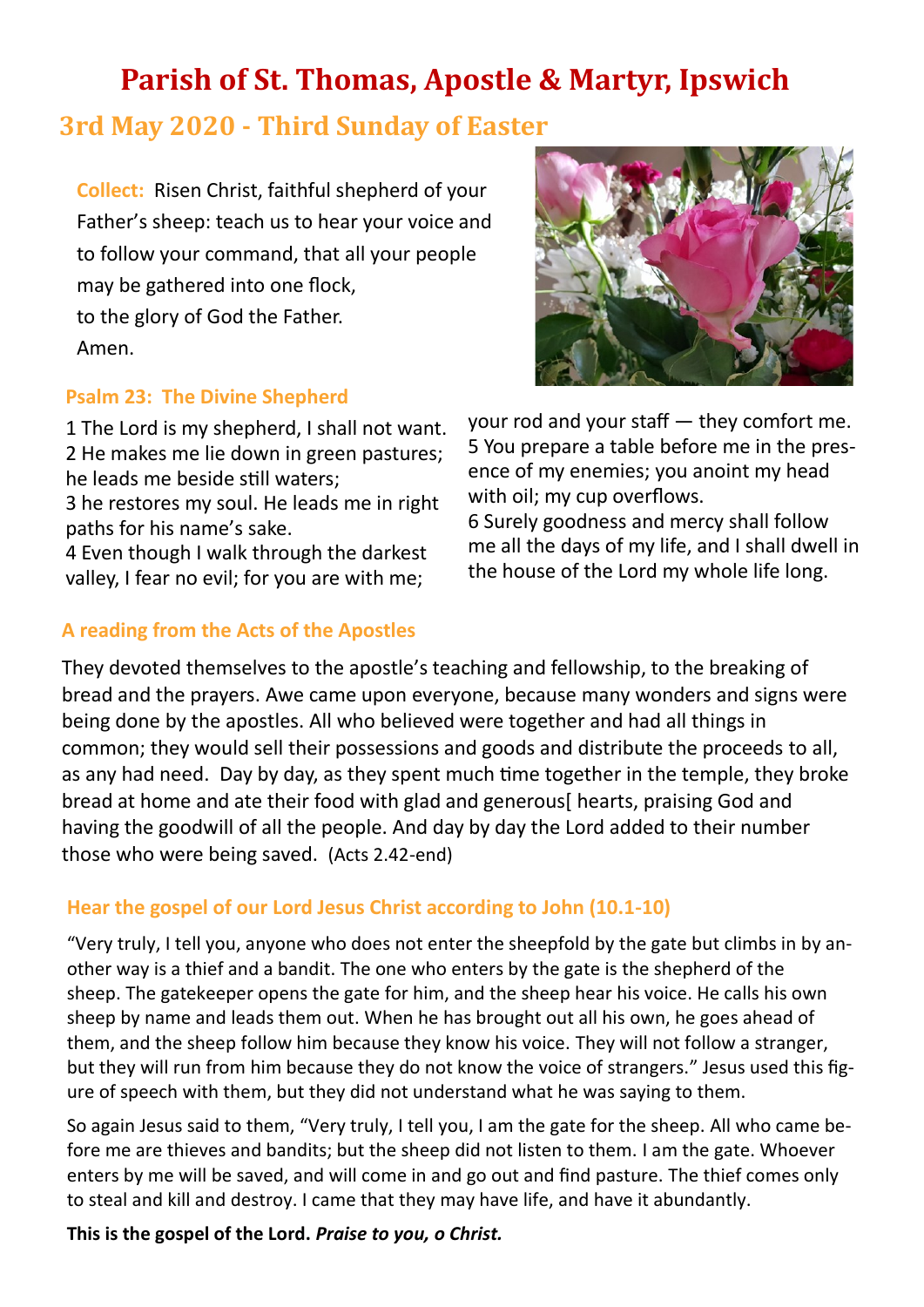## **Reflection:**

The theme that stood out for me in our two readings today is trust. In the gospel reading, Jesus is talking about sheep following the shepherd, and we are also familiar with the image of Jesus himself being the shepherd. And of course what that means for us, is that we are the sheep. We follow. We are led. I think in today's world that can be very comforting - the sheep don't have to know what lies ahead, they don't need to know where they are going. All the sheep have to do is know who to trust, and to follow that person.

If we stick with this image for a minute, notice that Jesus explains that the sheep know the shepherd's voice, they are called by name, and they only trust the one who cares for them. So for us, how do we discern Jesus' voice, when nothing else is familiar and we have even less ability to predict what lies ahead than usual? How do we hear the call of God?

Well, a large part of it is through familiarity. The sheep have to *learn* the shepherd's voice. The more time they spend together, the more familiar they are with each other, and the more trust is built up. And you can draw a parallel here with our own relationships with God. To trust God, especially in times of crisis, loss, or uncertainty, isn't always that easy, or come to us particularly naturally. We often much prefer to feel like we're in control of things ourselves, and if this feeling is suddenly removed, we can feel very uprooted and at sea. But this trust we are talking about is built up over time, as our relationship with God is developed through prayer, worship, reflecting, and noticing. If we can learn to be aware that God is with us through everything, good times and the bad, it becomes easier to notice God's presence, easier to know that whatever is going on, we can trust in the constant love and care of Jesus.

I also love that Jesus says 'he (the shepherd) calls his own sheep by name'. Our names are wrapped up with who we are, they are how we are known, they carry emotions and identity. They are so important to us - think how impressive it is when someone who perhaps we only met once, briefly, years ago, meets us again and they remember our name! God has known us by name from the moment we were born, and always will. Each one of us precious, called by God to trust and follow.

And if we turn to our reading from the Acts of the Apostles, this trust is crucial! These very first Christians are in a world even more chaotic and unpredictable than ours is at present. They don't have any church buildings they can use, and had to simply take things one day at a time, as more and more people joined them, and as they figured out how to follow and worship in new ways in new communities. They worshiped Jesus wherever they could, with a new crowd of Christians every day. They had no idea what lay ahead, that they were the seeds of a church which would carry far into the future and encompass millions of people. Instead, they just had to trust. To pray in their homes, to break bread and remember Jesus, to tell others the good news. In all the years that followed, Christians, and humanity across the globe, experienced some terrible things. But what remained constant is faith - a trust in our God who is always with us as we step out into the unknown future.

We are finding new ways of being church right now, and will continue to have to do so, as we don't know what lies ahead or what the next months and years might look like. But what we can know for certain is that Jesus, the shepherd and guardian of our souls, is always leading the way, calling us by name to trust in him.*- Rev Cat*

*May you may know the Peace of the risen Christ***,** who came and stood among his disciples and said 'Peace be with you'. Then were the disciples glad when they saw the Lord. **Alleluia! The peace of the risen Christ be always with you.**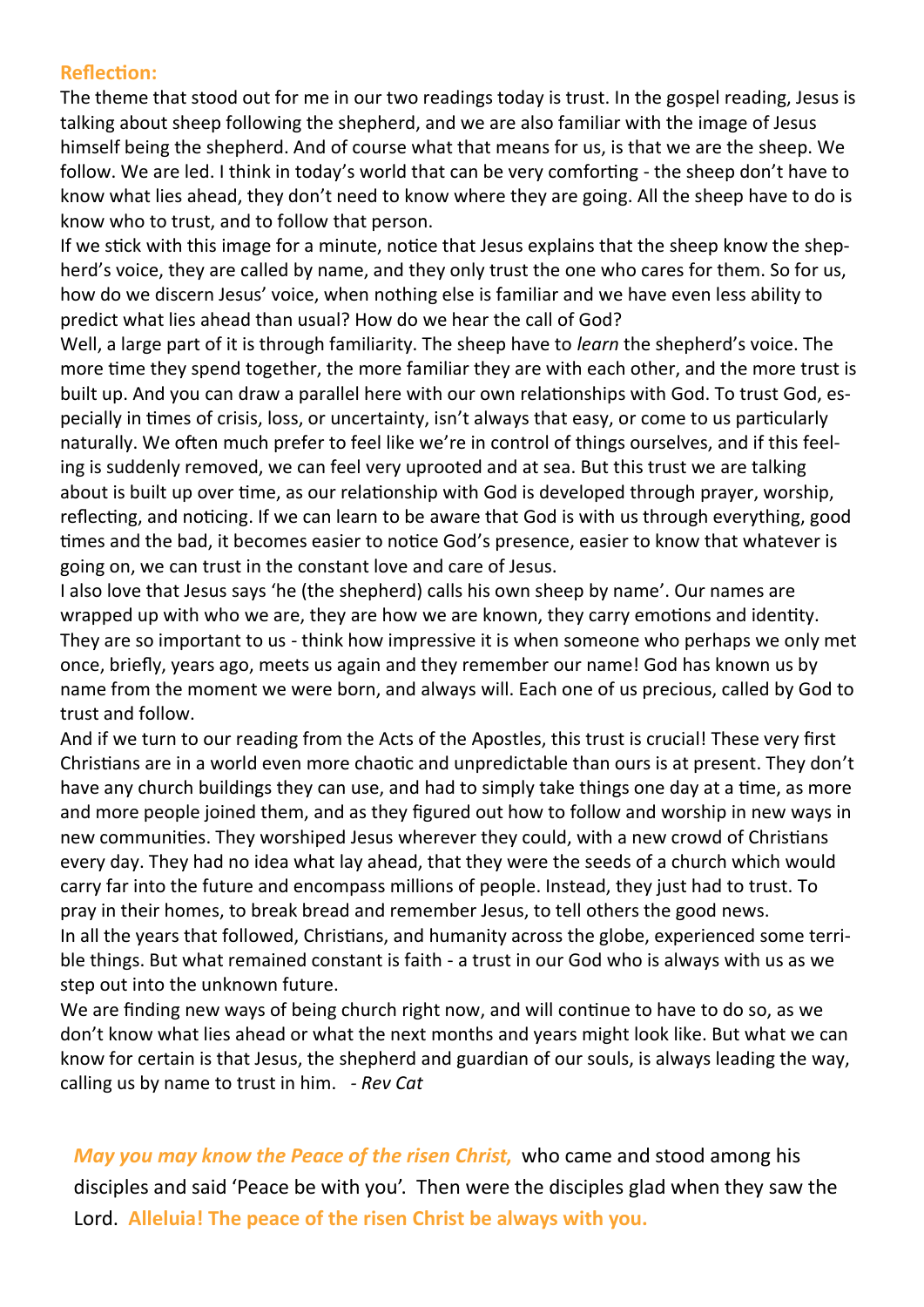# **Here are the words of two hymns you may like to sing or pray this week**

1 The King of love my shepherd is, whose goodness faileth never. I nothing lack if I am his, and he is mine forever.

2 Where streams of living water flow,

my ransomed soul he leadeth; and where the verdant pastures grow,

with food celestial feedeth.

3 Perverse and foolish, oft I strayed,

but yet in love he sought me; and on his shoulder gently laid, and home, rejoicing, brought me.

4 In death's dark vale I fear no ill, with thee, dear Lord, beside me; thy rod and staff my comfort still, thy cross before to guide me.

5 Thou spreadst a table in my sight; thy unction grace bestoweth; and oh, what transport of delight from thy pure chalice floweth!

6 And so through all the length of days,

thy goodness faileth never; Good Shepherd, may I sing thy praise

within thy house forever.

1 Christ triumphant, ever reigning, Saviour, Master, King! Lord of heaven, our lives sustaining, hear us as we sing:

> *Yours the glory and the crown, the high renown, the eternal name.*

2 Word incarnate, truth revealing, Son of Man on earth! power and majesty concealing by your humble birth:

3 Suffering servant, scorned, ill-treated, victim crucified! death is through the cross defeated, sinners justified:

4 Priestly king, enthroned for ever high in heaven above! sin and death and hell shall never stifle hymns of love:

5 So, our hearts and voices raising through the ages long, ceaselessly upon you gazing, this shall be our song:



A free phone line of hymns, reflections and prayers